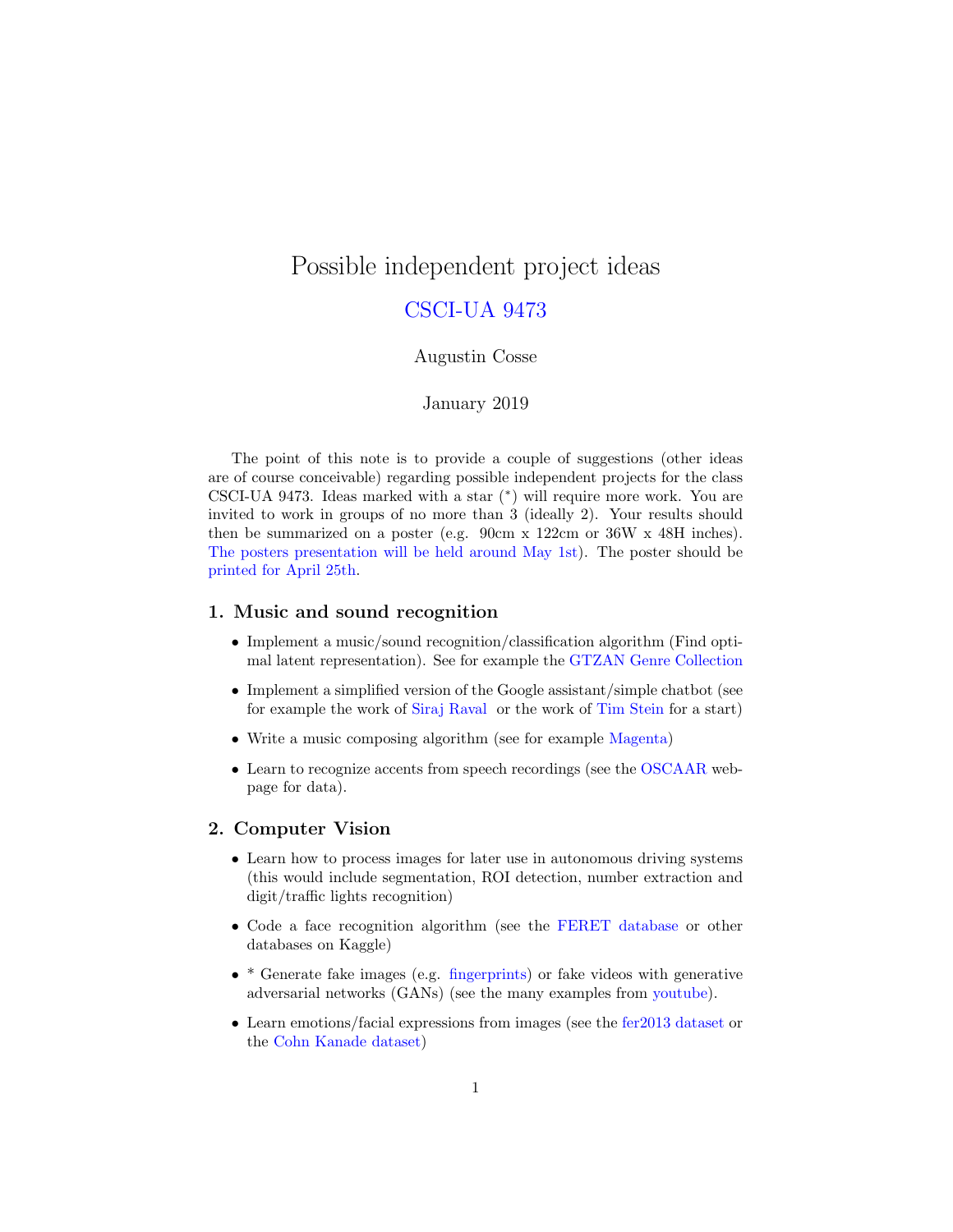- Training and Testing an autopilot (There exist several packages and re-sources that can be used to train cars, see for example [Donkey Car,](https://docs.donkeycar.com/) [medium\)](https://medium.com/@maxdeutsch/how-to-build-a-self-driving-car-in-one-month-d52df48f5b07). There also exist many datasets that can be used to train autopilot algorithms (see for example [Udacity](https://github.com/udacity/self-driving-car)[,NVidia,](https://www.kaggle.com/sameerqayyum/nvidia-self-driving-car-training-set) [Berkeley DD,](https://bdd-data.berkeley.edu/) [Dataset 3\)](https://github.com/SullyChen/driving-datasets). Also see [Yin and Berger, 2017,](https://github.com/acosse/IntroMLSpring2019/blob/master/Projects/Driving1.pdf) [Bojarski et al..](https://arxiv.org/pdf/1604.07316.pdf)
- Learning depth maps or predicting steering angle from road images (see above for possible datasets)
- Object detection from satellite images (see for example the [Airbus chal](https://www.kaggle.com/c/airbus-ship-detection)[lenge](https://www.kaggle.com/c/airbus-ship-detection) on Kaggle)

# 3. Natural Language Processing (NLP)

- Extract information and develop a simple prediction algorithm based on Newspapers/twitter webpages
- Train a sentiment Analysis algorithm (see for example the [Amazon Cus](https://www.kaggle.com/datafiniti/consumer-reviews-of-amazon-products)[tomer reviews](https://www.kaggle.com/datafiniti/consumer-reviews-of-amazon-products) dataset on Kaggle.)
- Develop simple Machine Translation algorithm [\(data 1,](https://www.kaggle.com/anubhav3377/machinetranslationengfra/home) [data 2\)](https://www.kaggle.com/team-ai/japaneseenglish-bilingual-corpus)
- Detect personal attacks in online comments (see for example the [Wikipedia](https://meta.wikimedia.org/wiki/Research:Detox/Data_Release) [Comments Corpus\)](https://meta.wikimedia.org/wiki/Research:Detox/Data_Release)

#### 4. Environment, Energy, Physics

- Predict Earthquake magnitude and location [\(data,](https://www.kaggle.com/usgs/earthquake-database) [source1\)](https://www.kaggle.com/sarat225/plotting-earthquake-data-on-a-world-map)
- Detect salt bodies in subsurface imaging [\(Data,](https://www.kaggle.com/c/tgs-salt-identification-challenge) [source1\)](https://www.kaggle.com/jesperdramsch/intro-to-seismic-salt-and-how-to-geophysics)
- Learn Physics (i.e equations) from Data

#### 5. Economics/finance

- Implement a trading algorithm, Compare/benchmark various prediction strategies (see for example the  $2\sigma$  [challenge,](https://www.kaggle.com/c/two-sigma-financial-modeling) or [Cryptocurrency data\)](https://www.kaggle.com/jessevent/all-crypto-currencies)
- Detect Fraud in mobile money transaction (see [PaySim data\)](https://www.kaggle.com/ntnu-testimon/paysim1)
- Predict location and schedule in Vehicle/Bike Sharing [\(NYC City bike](https://www.citibikenyc.com/system-data) [dataset\)](https://www.citibikenyc.com/system-data)

#### 6. Social science

- Understand and investigate fairness and bias in ML based predictions (see for example [Beutel et al.,](https://arxiv.org/pdf/1707.00075.pdf) [Henzinger and Chen\)](http://cs229.stanford.edu/proj2018/report/109.pdf)
- Sentiment Analysis (see the NLP section).
- Improve movie recommendations on Netflix (see for example the [Movie-]( https://www.kaggle.com/prajitdatta/movielens-100k-dataset)[Lens DataSet on Kaggle]( https://www.kaggle.com/prajitdatta/movielens-100k-dataset)